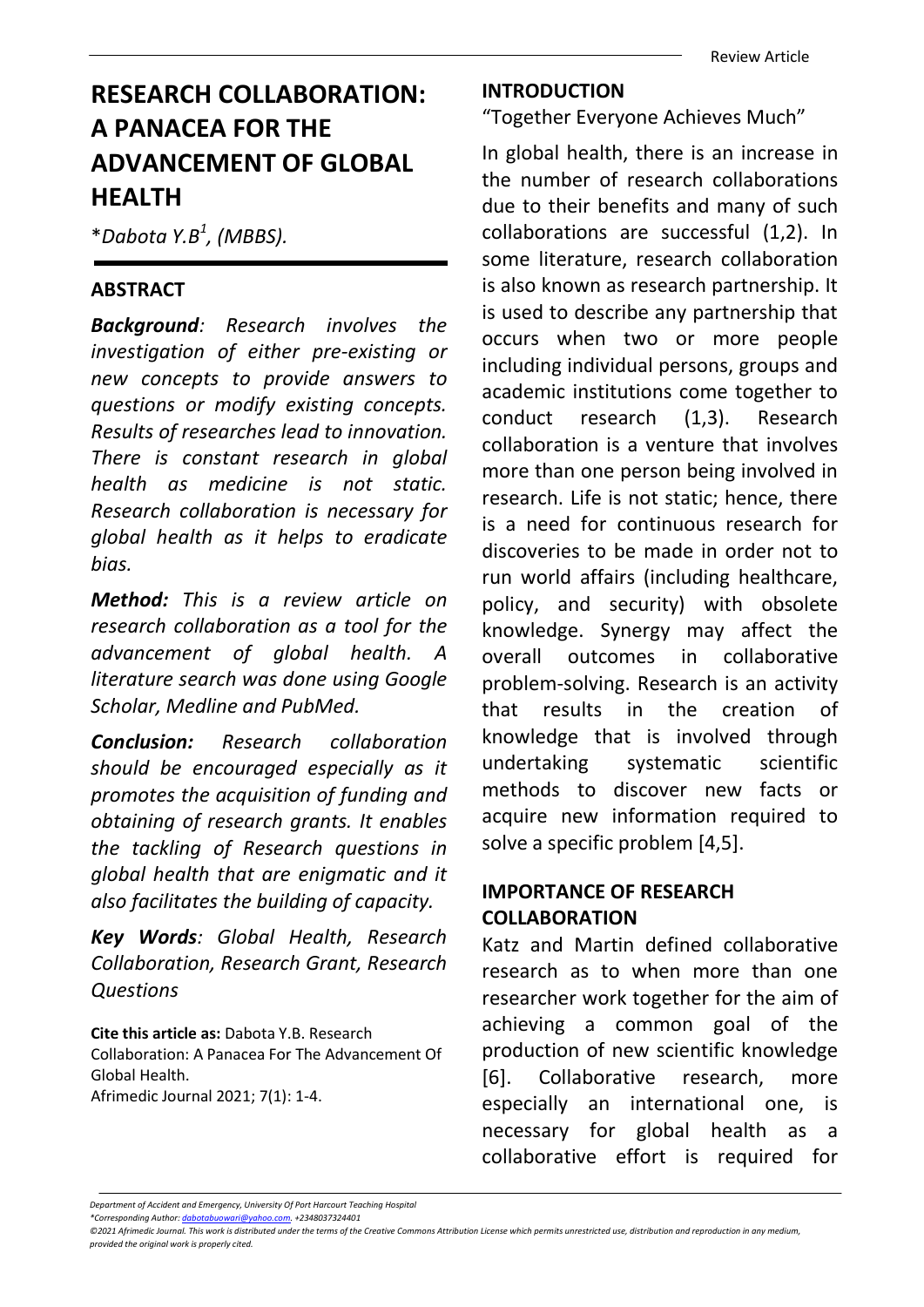achieving the advancement of global health. In international collaborative research, there are collective social relations and potential roles for the collaborators [7]. Generally, there are two forms of international collaborative research: formal and informal research collaboration. Informal research collaboration involves a situation when two or more people from two or more countries decide to conduct research. In formal research collaboration, it is done in a formal setting, involving institutions from two or more countries, and the research group is given a name. International research collaboration can be multidisciplinary, covering different academic fields, or in a single discipline. In the medical discipline, there are research collaborations on cancer, heart failure, cardiac arrest, etc. involving trainees and/or professionals. separately or combined. Research collaborations in global health can be between local institutions or individuals, inter-institutional and also intra-institutional (3). Such collaborations are formed around a particular idea or an area of interest that is shared amongst the collaborators or as a response to a proposal [8]; this is because every member of the collaboration has their expertise. Some of the essential factors for successful research collaboration in global health are trust, focus, clear values, equity, benefits, good communication, leadership, timely resolution of conflicts when they arise, clearly defined roles of the collaborators, expectations and putting the key factors to work (1-3). Though

the attributes may be different in such collaborations, the concepts remain constant (3). The aim of every research is for the expansion of knowledge and to add to existing knowledge; therefore, in global health, such collaboration is a good endeavor that should be encouraged always.

## ROLE OF COLLABORATIVE RESEARCH IN GLOBAL HEALTH

Over the years, to address complex research questions, researchers have been working in collaboration [5]. Even in global health, some of the tips involved in international research collaboration, as it also applies locally, are choosing a research topic that can be achievable, having collaborators that are enthusiastic and are ready to work on the chosen topic, having trustworthy collaborators, having roles, expectations, deadlines and timelines for the achievement and completion of any task or role, having a set of criteria for authorship which should be developed early in the collaboration [7]. In global health, there is an increase in scientific research between researchers in high-income countries and low and middle-income countries (1).

The roles of conducting collaborative research in global health:

- Easy analysis and tackling of big and ambiguous global research questions (1)
- Research collaboration provides a platform for funding as most agencies that fund research will prefer to fund research that is being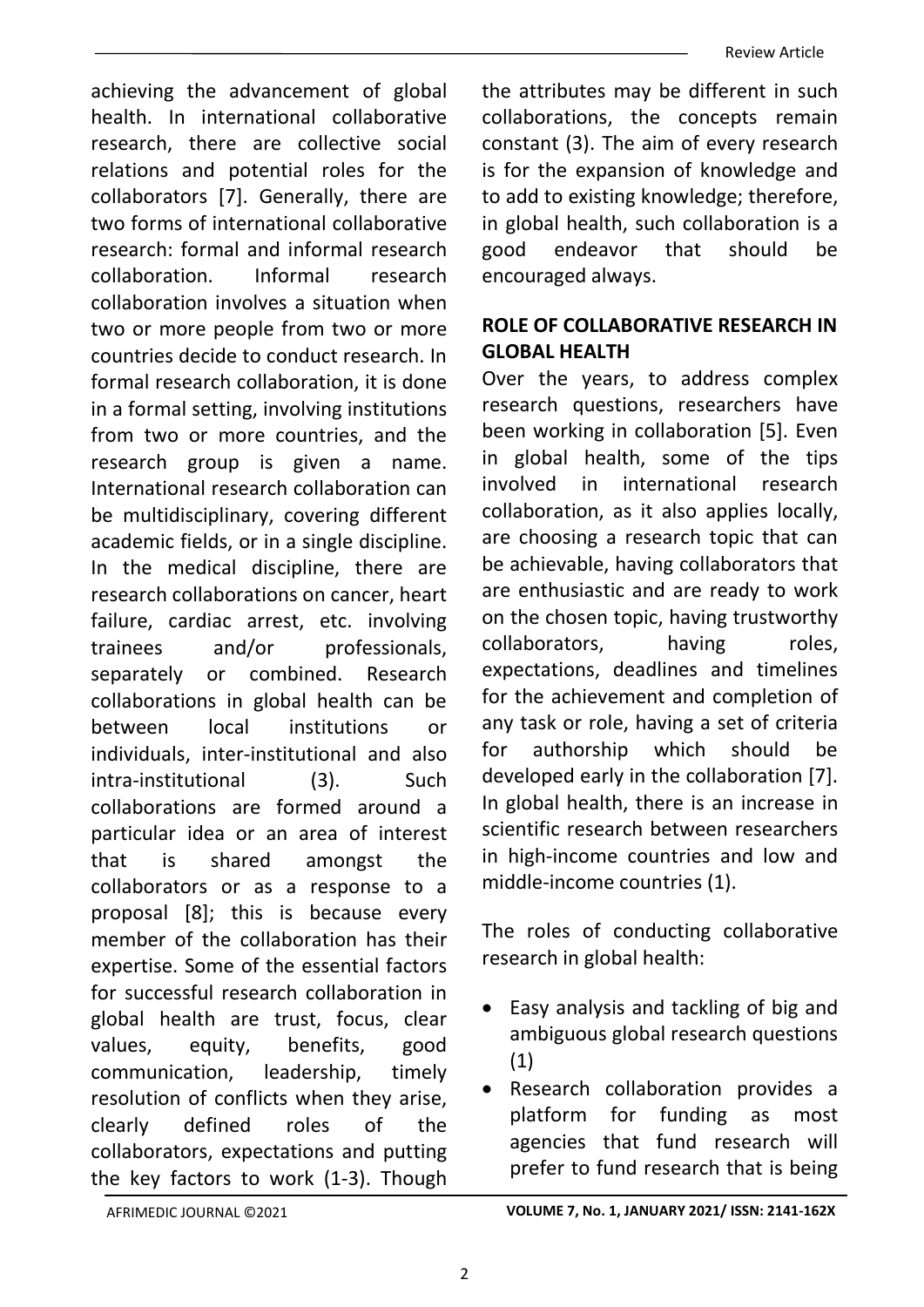conducted by a group than an individual.

- Increased productivity as very collaborator brings their expertise to the collaboration.
- It facilitates capacity building Like with any group involving human beings of diverse views and behaviour, research collaboration is not without some problems (9). Some of these are group dynamics, some of the collaborators may have access to medical literature than others and funding, cultural, societal and personality differences (9). It is necessary that a research partnership in global health to be successful, the individual partners and collaborators have to be focused to realize the objectives of the project (4).

### **CONCLUSION**

Collaboration is necessary for the advancement of global health. It is recommended that all researchers, especially those in the field of global health, should drive their research focus towards future engagements in international collaborative research projects. An advantage of research collaboration is that it provides a platform for funding as most agencies that fund research will prefer to fund research that is being conducted by a group than an individual.

## **REFERENCES**

1. Kerasidou A. The role of trust in global health research collaborations. Bioethics. 2018, 33: 495-501. Doi.10.1111/bioe.12536

- 2. John CC, Aodo G, Musoke P. Successful global health research partnerships: what makes them work? Am J Trop Med Hyg. 2016, 94(1): 5-7. Doi.10.4269/ajtmh.15.0611
- 3. Larkan F, Uduma O, Lawal SA, Bavel BV. Developing a framework for successful research partnerships in global health. Globalization and Health. 2016. 12:17. Doi.10.1186/s12992-016-0152-1
- 4. Rahman GA. Scientific medical research and publication in Nigeria. Nigerian Journal of Surgical Research. 2005, 3-4: 244-250
- 5. Huang JS. Building research collaboration networks: an interpersonal perspective for research capacity building. The Journal of Research Administration. 2014, 45 (2): 89-112
- 6. Katz JS, Martin BR. What is research collaboration? Research Policy. 1997, 26: 1-8
- 7. Nystom ME, Karltun J, Gare BA. Collaborative and partnership research for the improvement of health and social services: researchers' experiences from 20 projects. Health Research Policy and System. 2018. 16:46. https:/doi.org/10.1186/s12961-018- 0322-0
- 8. Haggett HN, Cusic ME, Greenberg R, Ketterer JM. Twelve tips for conducting collaborative research in medical education. Medical Teacher. 2011, 33, 713-718.